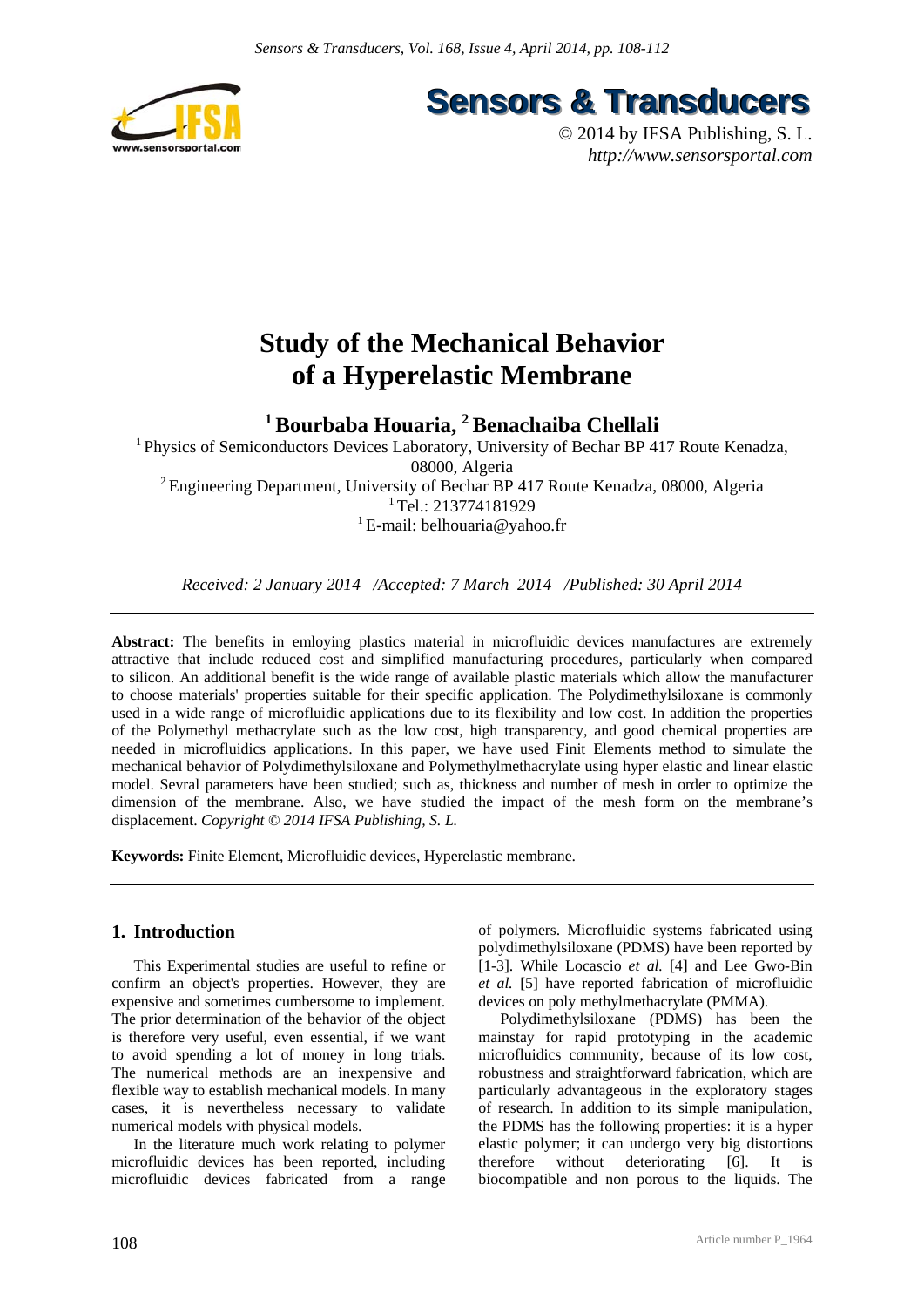PDMS is the main support for the manufacture of fluidic Microsystems. The PDMS used in our work is silgel 612. In spite of the advantages presented by the use of the PDMS in micro fluidics, a certain number of materials plastic are associated, have been used in answer to the evoked previously difficulties. It is the case of the PMMA. This polymer is spilled enough in MEMS technology, different production methods can be used for the realization of the micro fluidics devices. The composites studied PMMA reinforced to the shock by particles of elastomeric of poly butadiene [7]. The objective of the present paper is to study and simulate the mechanical behavior of polymers using finite element method. The results are presented in two model hyperelastic and linear model. The goal is to examine the effect of material parameters and dimension of membrane at the microfluidic system efficiency.

## **2. Constitutive Model**

In this paper, we compare two materials namely, PMMA and PDMS. Several simulations have been done for evaluating their performances. The mathematical model is separated in two parts: hyper elastic and linear model.

#### **2.1. Hyperelastic Model**

A hyperelastic or Green elastic material [8] is a type of constitutive model for ideally elastic material for which the stress-strain relationship derives from a strain energy density function. The hyperelastic material is a special case of a Cauchy elastic material.

A hyperelastic material has a nonlinear behaviour, which means that its deformation is not directly proportional to the load applied. An elastic material is hyperelastic if there is a scalar function, denoted by  $W=W(\infty)$ , such that [8]:

$$
S = \frac{\partial W}{\partial \epsilon} = \frac{\partial W}{\partial C} \tag{1}
$$

where *S* is the second Piola Kirchhoff stress tensor, ∈ is the Green strain tensor  $C$  is the Cauchy Green strain tensor. The strain energy function of hyperelastic constitutive models such as Neo-Hookean and Mooney-Revlin are expressed as a function of strain invariants, the Neo-Hookean model is obtained [9-10]:

$$
W = \frac{1}{2}G(I_1 - 3) + \frac{1}{2}K(J - 1) \tag{2}
$$

where:

the strain invariant:  $I_1$ =tr*C* and  $J=det(F)$ ; *F* is the deformation tensor;  $C = F^T F$  and the Green strain tensor:  $\epsilon = \frac{1}{2}(C - I)$  The Cauchy stress tensor can be expressed as [11]:

$$
\sigma = \frac{1}{j} F S F^T \tag{3}
$$

The shear modulus *G* and the bulk modulus *K* of the hyper elastic material are defined by the following relations:

$$
G = \frac{E}{2(1+v)},\tag{4}
$$

$$
K = \frac{E}{3(1 - 2\nu)},\tag{5}
$$

where  $E$  is the Young's modulus and  $U$  is the Poisson's ratio.

#### **2.2. Hook's Relation (Linear Elastic Model)**

The most general way to represent a linear relation between the stress tensor  $\sigma_{ij}$  and the strain tensor  $\epsilon_{kl}$  is given by Hooke's law.

$$
\sigma_{ijkl} = C_{ijkl} \in k \tag{6}
$$

where  $\sigma_{ii}$  components of the Cauchy stress tensor  $\epsilon_{kl}$  are components of the strain tensor and  $C_{ijkl}$  is called the elastic constants tensor of fourth order.

The stress-strain relation for an isotropic linear elastic material can be written as

$$
\sigma_{ij} = 3K\left(\frac{1}{3}\epsilon_{kk}\delta_{ij}\right) + 2G\left(\epsilon_{ij} - \frac{1}{3}\epsilon_{kk}\delta_{ij}\right),\quad(7)
$$

where  $\delta_{ij}$  is the Kronecker Delta, under small strain the deformation of PMMA and PDMS membrane are very little. We can use the linear model for the first order approximation.

### **3. Numerical Simulation**

A three dimensional constitutive model of rectangular elastomeric membrane has been used for simulation in our study, the FE model of the active structure and boundary conditions are shown in Fig. 1.

The modeling by finite element is commonly used to calculate the deformation of structure in Microsystems, because of its capacity to simulate the system in two and three dimensions. We took care of using a meshing enough refined to minimize the error in the modeling, and non-uniform mesh arrangement is implemented in the present model. Let us note that the relative error is less than 8 % in it we choose the small number of element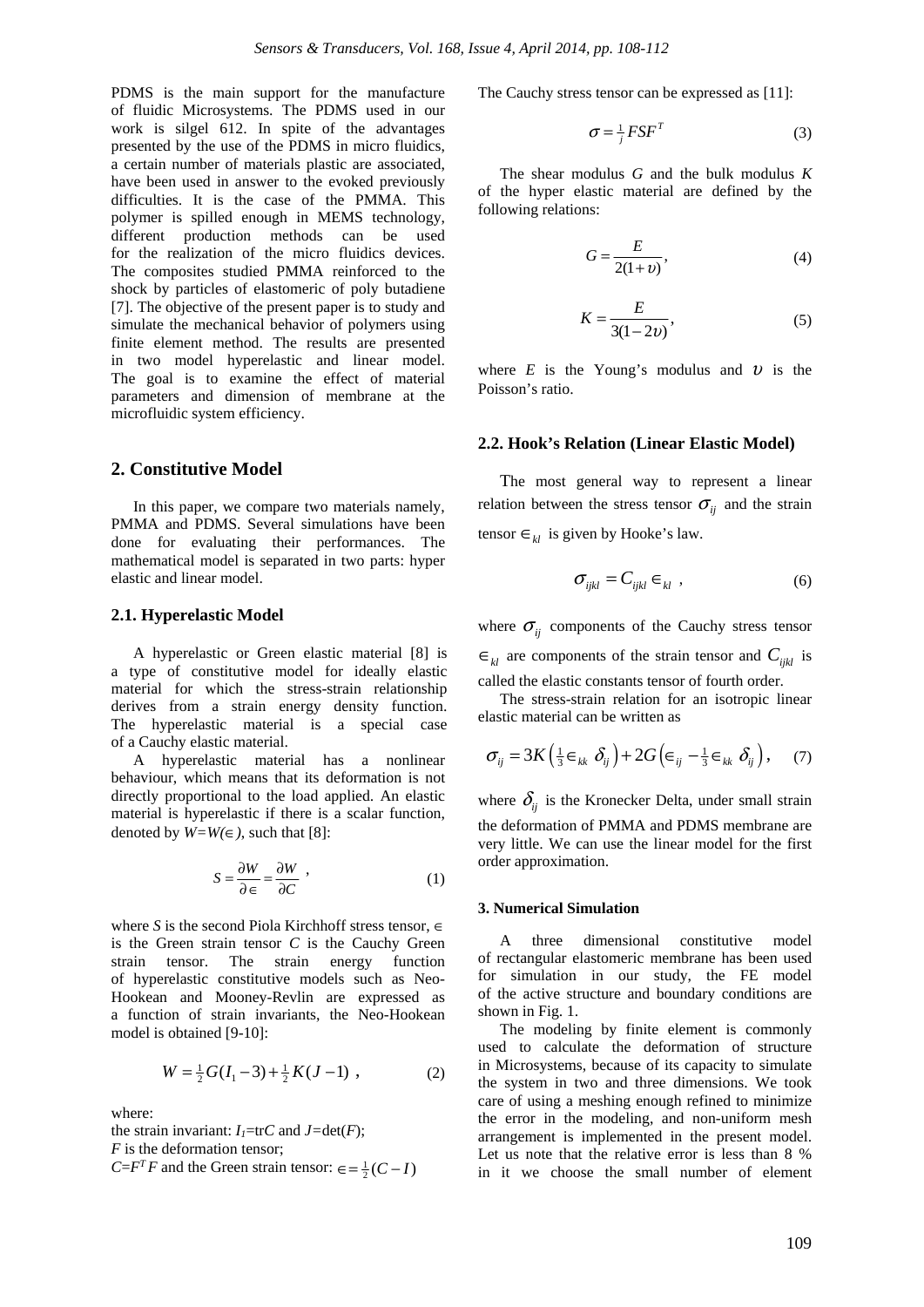to optimize the calculation time.

We have studied the influence of the variation of the force's angle inclination θ via the tree axis (Fig. 1), the obtained results.



**Fig. 1.** Model of elastomeric membrane and boundary conditions

## **4. Results and Discussion**

The Fig. 2 present the deformation in three dimensions of PDMS membrane obtained by simulation. We observe an important change in the center of the membrane under a pressure of 30 kPa.



**Fig. 2.** Deformation of PDMS membrane induced by applied pressure with  $\theta = 0^\circ$ .

To describe the mechanical behavior of the membrane we used two models: the hyperelastic model and the linear model. The obtained results are represented in the Fig. 3, we notice that the model of NH and the linear model give similar results for low values of pressure. What allowed us to replace the model complicated with NH by a simple linear model to solve such a problem.

As it is illustrated in the Fig. 4, the maximum

of vertical displacement increases with the applied pressure, and the membrane in PDMS undergoes a wide deformation for an applied maximal pressure.



**Fig. 3.** Vertical displacement on surface of PDMS membrane at different pressure: comparison between N- Hookeen and Linear model.



**Fig. 4.** Maximum of vertical displacement on surface of PDMS membrane at different pressure.

To see the influence of the dimensions membrane on the rigidity of the system, we simulate the relation between deformation and exercised pressure by including the membrane thickness variation (Fig. 5).



**Fig. 5.** Maximum of vertical displacement onsSurface of PDMS membrane at different thickness.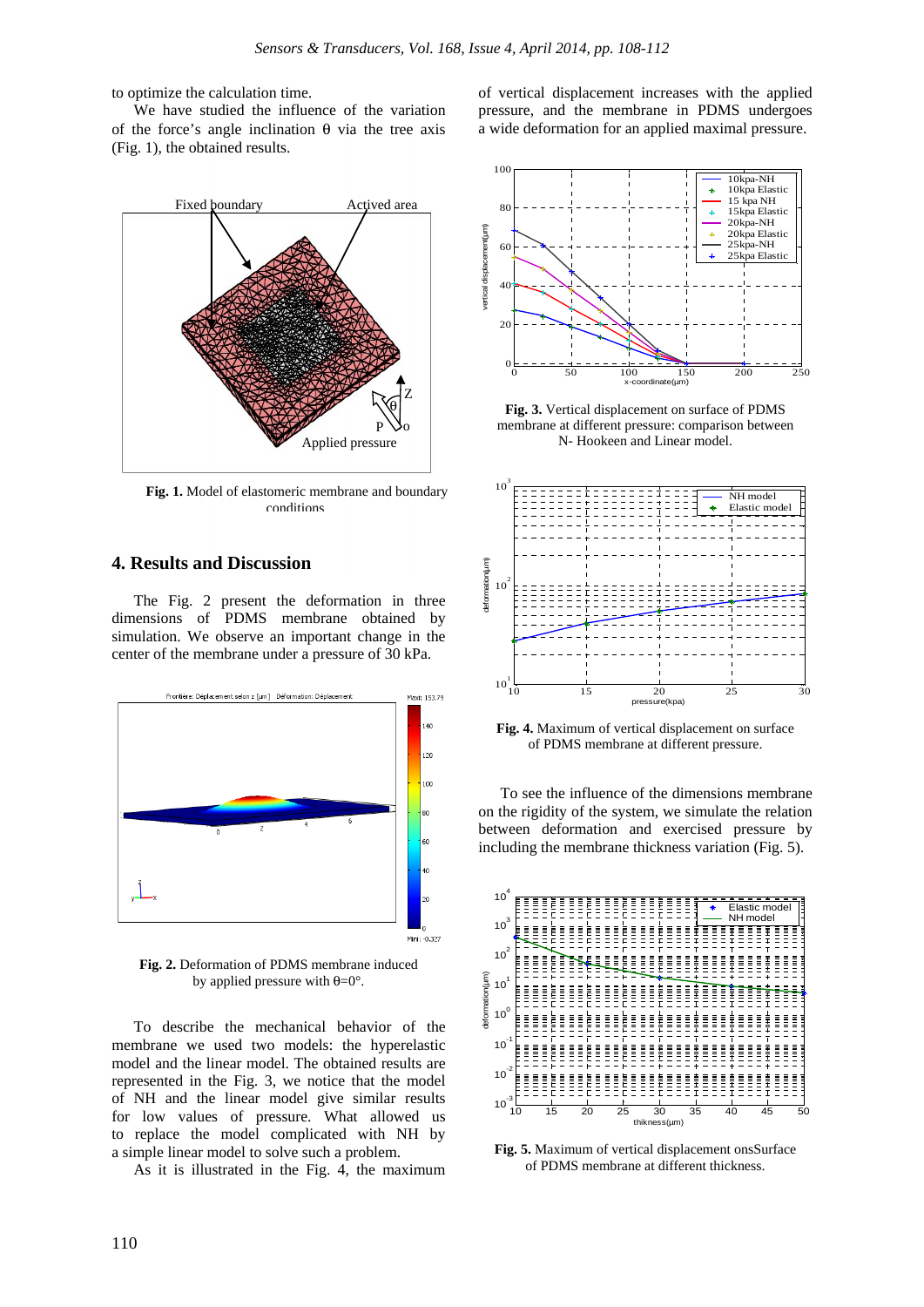The analysis of this curve show that the membrane deformation decreases. With increasing thickness. So to obtain a larger deformation at smaller pressure, adds us interested to decrease the membrane thickness.

#### **4.1. Comparison Between PDMS and PMMA**

The flowing step consists in comparing between the PDMS and the PMMA, these two materials which are known for some time, of part their characteristics and their common use in microtechnology. Furthermore it is easy to integrate these materials into a technological enchainment of microsystem type.

The Fig. 6 represents the deformation in three dimensions in of the membrane of PMMA at 30 kPa, the Fig. 7 illustrates the variation of the vertical displacement of the PMMA according to the pressure. Curves represent a good coincidence between the linear model and the hyper elastic model. To compare the PDMS and PMMA materials in term of maximum deformation, we drew the curves of the maximal vertical displacement according to the pressure and thickness.



**Fig. 6.** Deformation of PMMA membrane induced by applied pressure with  $\theta = 0^\circ$ .



**Fig. 7.** Vertical Displacement on Surface of PMMA Membrane at Different Pressure: Comparison between N-Hookeen and Linear Model.

The obtained results are represented in Fig. 8 and Fig. 9. Particularly, the results show that the PDMS membrane has a large deformation compared to PMMA membrane at same conditions.



**Fig. 8.** Maximum of Vertical Displacement on Surface of PDMS and PMMA Membrane at Different Pressure.



**Fig. 9.** Maximum of Vertical Displacement on Surface of PDMS and PMMA Membrane at Different Thickness.

To study the effect of inclination of the pressure force, we trace the variation of maximum displacement with the angle of inclination in Y-Z plan for different values of membrane thickness. The obtained result is presented in Fig. 10 and Fig. 11.



**Fig. 10.** Maximum of Displacement on Surface of PMMA to Different Values of Inclination Angle.